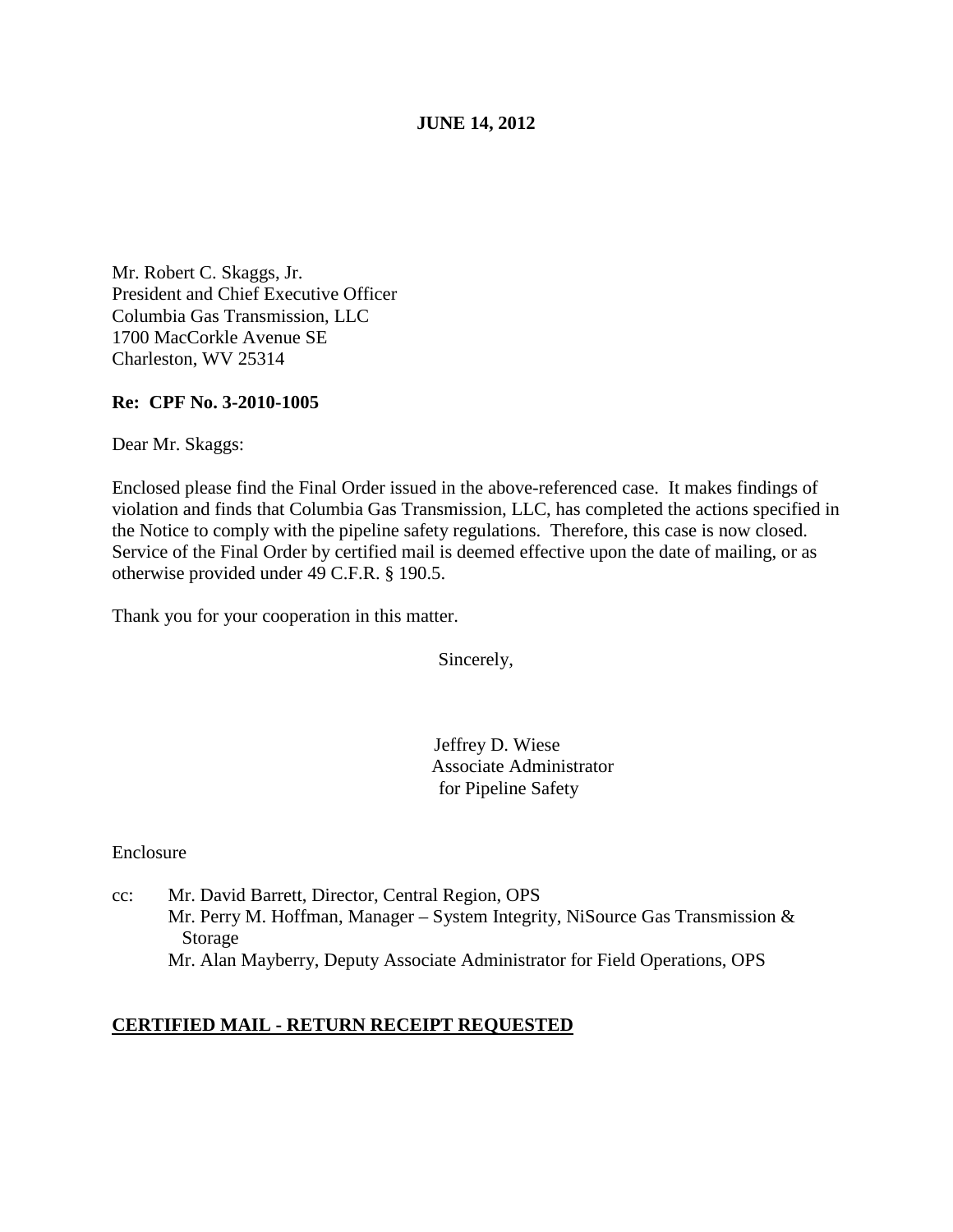### **U.S. DEPARTMENT OF TRANSPORTATION PIPELINE AND HAZARDOUS MATERIALS SAFETY ADMINISTRATION OFFICE OF PIPELINE SAFETY WASHINGTON, D.C. 20590**

**)**

**)**

**)**

**In the Matter of )**

**Columbia Gas Transmission, LLC, ) CPF No. 3-2010-1005**

**\_\_\_\_\_\_\_\_\_\_\_\_\_\_\_\_\_\_\_\_\_\_\_\_\_\_\_\_\_\_\_\_\_\_\_\_**

**\_\_\_\_\_\_\_\_\_\_\_\_\_\_\_\_\_\_\_\_\_\_\_\_\_\_\_\_\_\_\_\_\_\_\_\_)**

**Respondent. )**

# **FINAL ORDER**

On June 7-17, 2010, pursuant to 49 U.S.C. § 60117, representatives of the Ohio Public Utilities Commission (PUCO), as agent for the Pipeline and Hazardous Materials Safety Administration (PHMSA), Office of Pipeline Safety (OPS), conducted an on-site pipeline safety inspection of the facilities and records of Columbia Gas Transmission, LLC (Columbia or Respondent) in Crawford, Ohio. Columbia, a subsidiary of NiSource Inc., owns and operates approximately 11,453 miles of pipeline in Delaware, Kentucky, Maryland, New Jersey, New York, North Carolina, Ohio, Pennsylvania, Virginia, and West Virginia.<sup>[1](#page-1-0)</sup> Approximately 400 miles of Columbia's pipelines are in High Consequence Areas.<sup>[2](#page-1-1)</sup>

As a result of the inspection, the Director, Central Region, OPS (Director), issued to Respondent, by letter dated November 5, 2010, a Notice of Probable Violation and Proposed Compliance Order (Notice). In accordance with 49 C.F.R. § 190.207, the Notice proposed finding that Columbia had violated 49 C.F.R. §§ 192.477 and 192.479(a) and proposed ordering Respondent to take certain measures to correct the alleged violations.

NiSource Gas Transmission & Storage, also a subsidiary of NiSource Inc., responded to the Notice on behalf of Columbia, by letters dated December 3, 2010, and January 26, 2011 (Response). The company did not contest one of the allegations of violation, contested the second, and offered additional information in response to the Notice.

<span id="page-1-1"></span><sup>2</sup> 49 CFR § 192.903.

<span id="page-1-0"></span><sup>&</sup>lt;sup>1</sup> NiSource Inc. Form 10-K for the fiscal year ended December 31, 2011, filed with the Securities and Exchange Commission on February 24, 2012.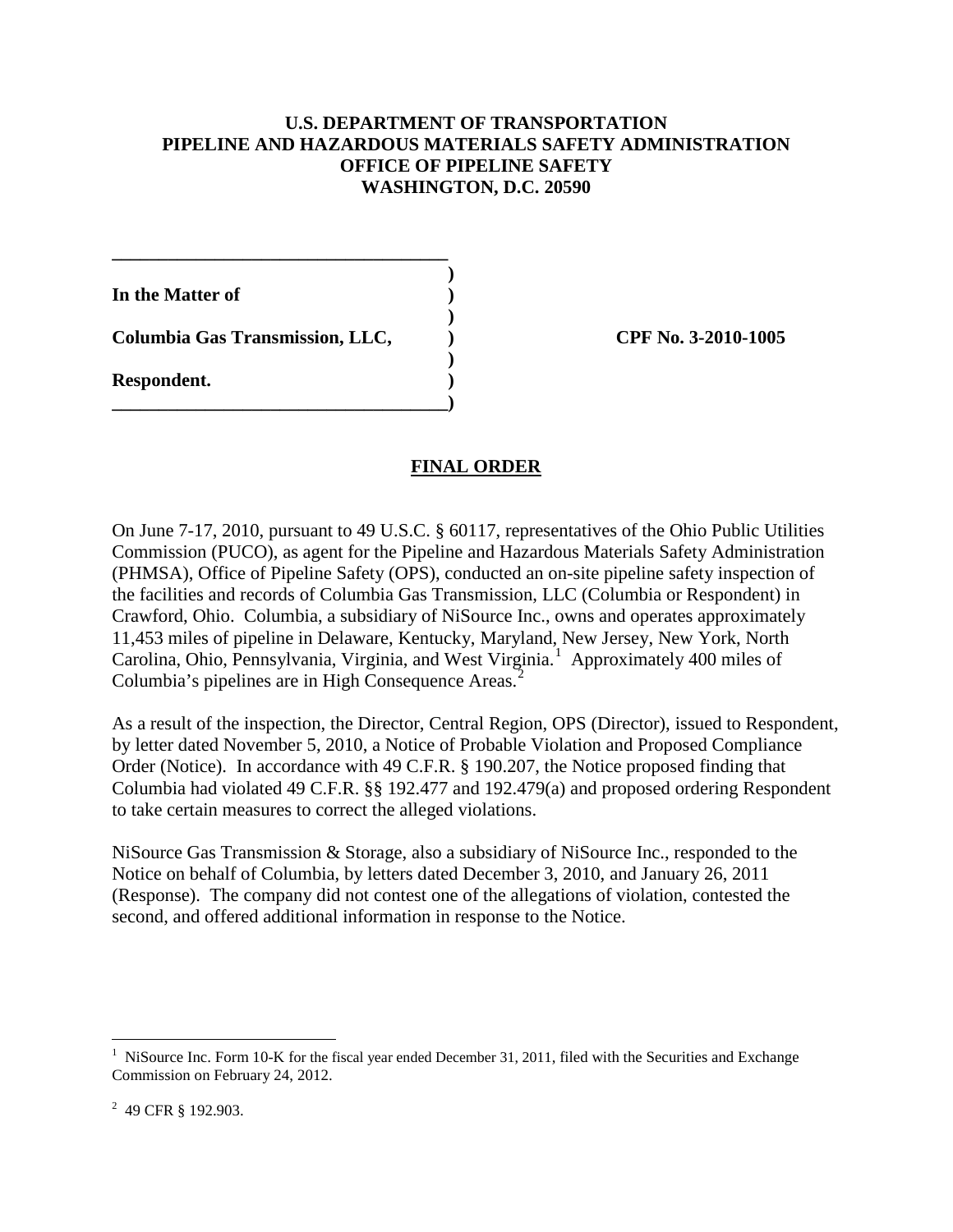# **FINDINGS OF VIOLATION**

The Notice alleged that Respondent violated 49 C.F.R. Part 192, as follows:

**Item 1:** The Notice alleged that Respondent violated 49 C.F.R. § 192.477, which states:

#### **§ 192.477 Internal corrosion control: Monitoring.**

If corrosive gas is being transported, coupons or other suitable means must be used to determine the effectiveness of the steps taken to minimize internal corrosion. Each coupon or other means of monitoring internal corrosion must be checked two times each calendar year, but with intervals not exceeding 7½ months.

The Notice alleged that Respondent violated 49 C.F.R. § 192.477 by failing to check each coupon or other means of monitoring internal corrosion at least twice each calendar year, but with intervals not exceeding  $7\frac{1}{2}$  months. Specifically, the Notice alleged that Columbia inspected a corrosion coupon known as asset #911063 at the Benton compressor station yard on September 17, 2008, but did not inspect it again until June 4, 2009, which exceeded the maximum allowable interval of 7½ months.

In its Response, Columbia stated that asset #911063 is a gas sampling point and not a corrosion coupon, and provided records demonstrating that gas sampling was completed within the required  $7\frac{1}{2}$  month interval.<sup>[3](#page-2-0)</sup> Columbia explained that at the time of the PUCO inspection, its work management records may not have accurately reflected the nature of the work completed on asset #911063.

Accordingly, after considering all of the evidence, I find that Columbia checked the means of monitoring internal corrosion at asset #911063 at the required interval. Based upon the foregoing, I hereby order that Item 1 be withdrawn.

**Item 2:** The Notice alleged that Respondent violated 49 C.F.R. § 192.479(a), which states:

## **§ 192.479 Atmospheric corrosion control: General.**

(a) Each operator must clean and coat each pipeline or portion of pipeline that is exposed to the atmosphere, except pipelines under paragraph (c) of this section.

The Notice alleged that Respondent violated 49 C.F.R. § 192.479(a) by failing to clean and coat each portion of pipeline that is exposed to the atmosphere. Specifically, the Notice alleged that Columbia did not clean or coat three portions of pipeline that were exposed to the atmosphere, that these locations were not included in Columbia's atmospheric corrosion control program, and that at least one of these locations exhibited corrosion pits. Respondent did not contest this allegation of violation, and stated that it had either repaired the identified locations or had

<span id="page-2-0"></span><sup>&</sup>lt;sup>2</sup><br>3  $3$  Response at 2.